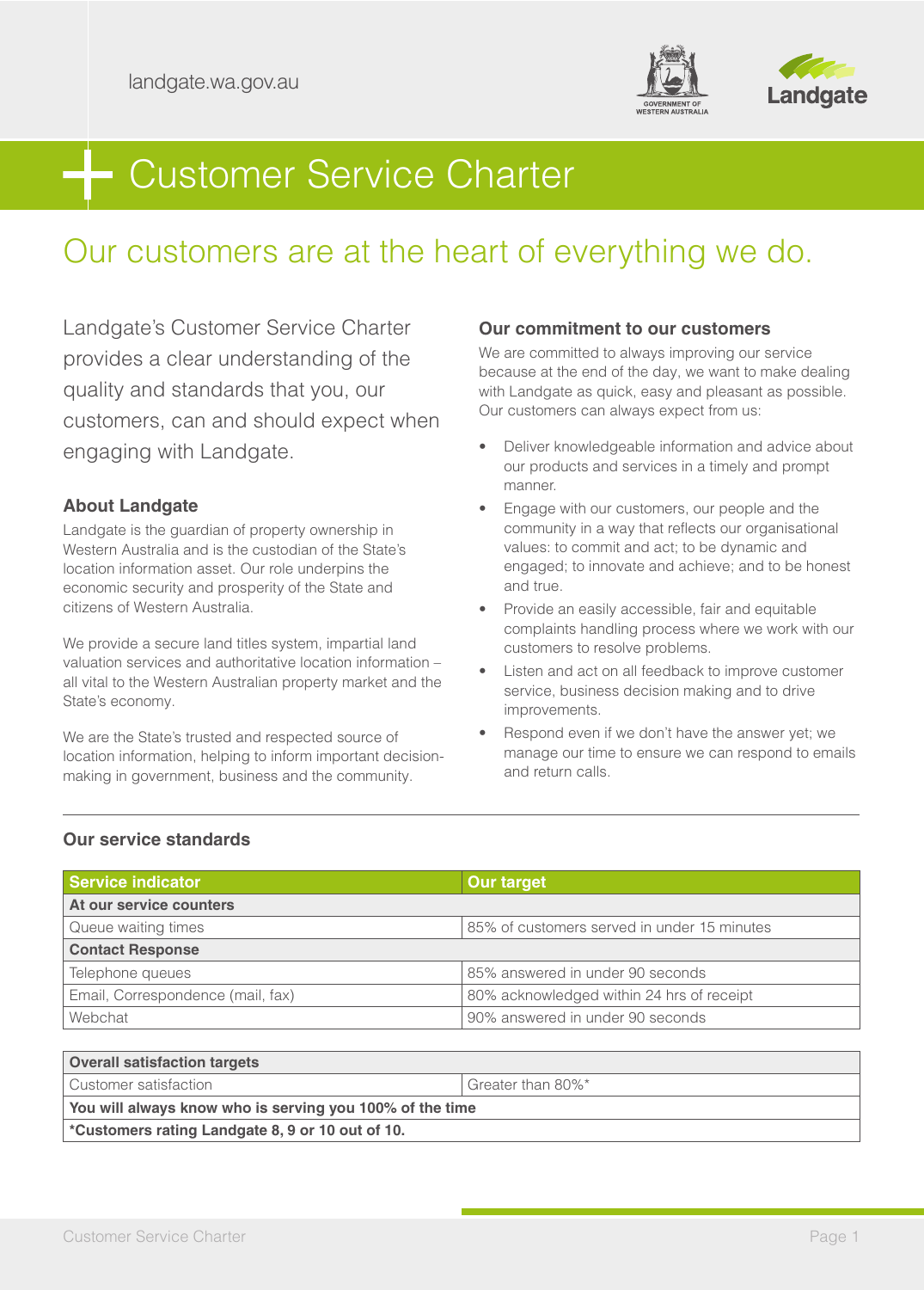



# **Customer feedback and complaints**

At Landgate we value your feedback; it helps us to understand what is important to you. Your insights help us to improve our products and services as well as telling us what we are doing well. We realise that sometimes, despite our best efforts, you may not be satisfied with a product or the service that has been provided to you. If you choose to register a complaint with us, we commit to:

- Working with you to understand your complaint and determine a mutually agreeable solution.
- Handle your complaint quickly, fairly and with sensitivity.
- Learn from your feedback/complaint so that we may improve our service to others.

Landgate's feedback/complaints handling process, which is overseen by the Director of Customer Service, complies with guidelines from the Western Australian Ombudsman which focus on:

- Equity and fairness.
- Efficiency.
- Health and safety.
- Managing and preventing unreasonable conduct.

#### **How you can provide feedback**

You can provide your feedback or complaint by providing a simple statement telling us the nature of the service/ product you have an issue with staff member you dealt with (if known) and some contact details for getting back to you.

Feedback including complaints can be provided using any of the following methods:

- Contact our Customer Service team on 1300 365 288 (free local call)
- Email feedback@landgate.wa.gov.au
- Complete the online [feedback form](https://www0.landgate.wa.gov.au/online-forms/Feedback)

For a step-by-step guide on how to lodge a complaint and the feedback process in general, please view: Feedback Process on the Landgate website.

#### **How we handle your feedback**

We will respond to and acknowledge receipt of your feedback within 24 hours and will inform you within 10 working days of a resolution or if further action or information is required.

Landgate staff have the authority and skills required to record and manage your feedback or complaint regardless of whether it relates to an incorrect order, a billing or technical issue or a standard enquiry.

Our process for handling complaints is reviewed regularly to ensure it is delivering efficient and effective outcomes. Where correspondence received by Landgate contains personal abuse, inflammatory statements or material clearly intended to intimidate, it will be returned to the sender and the issue will remain unresolved.

This charter relates to customer feedback concerning the delivery of Landgate products and services. Public Interest Disclosures (PID) and allegations of misconduct and corruption are separately addressed, information regarding those items can be located on **Landgate's** [website](https://www0.landgate.wa.gov.au/about-us/public-interest-disclosure). If you feel the reply is unsatisfactory you may take the matter up with Landgate again. If after further discussion you remain dissatisfied, you have the option to refer the matter to the Ombudsman Western Australia.